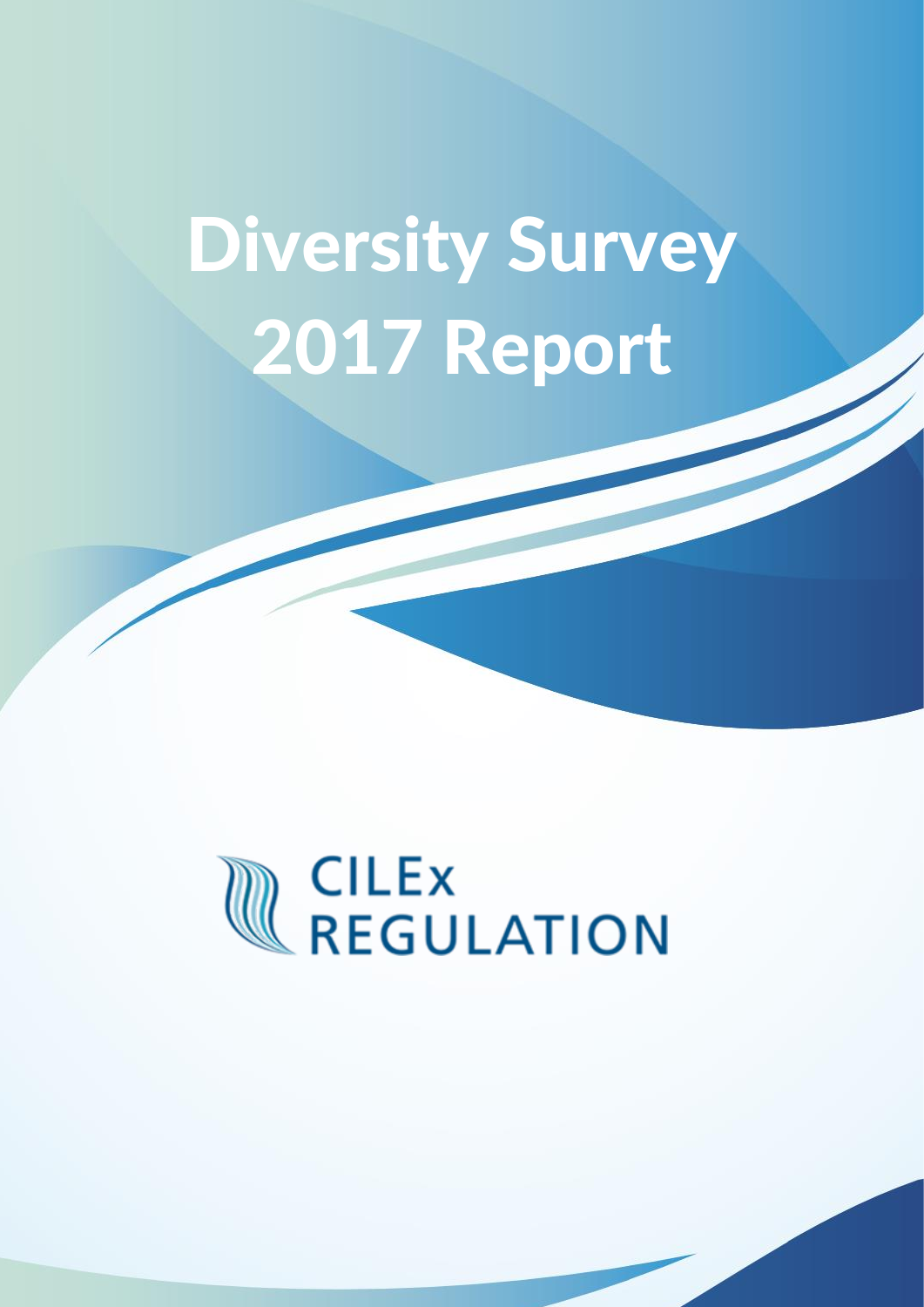# **1.0 Introduction**

We have been collecting equality and diversity information about our regulated community for some time. In order for us to better understand the diversity profile of those we regulate, and to serve the interests of consumers and the public, we have been working hard to improve our engagement levels and knowledge. Through engagement and increased information, we are able to identify trends to inform our policy development and decision making.

# **2.0 Overall response**

The survey was carried out between 10 May and 21 June 2017. It was sent to 18,540 members and 4,910 responses were received, giving an overall response rate of 26.5%. Included in the responses were 72 received from self-employed members. In terms of membership grades, the highest response rate was from student members at 60.9%.

The results presented in this report mostly include the self-employed members, although we have also carried out some separate analysis of this group and compared this with employed respondents.

CILEx offers a number of different entry points into membership based on a member's existing qualifications and knowledge. An individual can enter membership at any grade along the route to becoming an authorised person as a Chartered Legal Executive or CILEx Practitioner. The survey data has been compared to data from the CILEx membership database (as at the  $4<sup>th</sup>$  July 2017) to provide a comparison between the two sets of data.

Table 1 shows the breakdown of the survey respondents by grade against the total number in membership by grade. Of the principal grades, the highest response rate was for Student (60.9%) and the lowest was for Affiliate (16.5%). Associate, Graduate and Chartered Legal Executive grades responded within 1.6% of the overall survey response rate of 26.5%.



**Find Us** CILEx Regulation Manor Drive, Kempston, Bedford, Bedfordshire MK42 7AB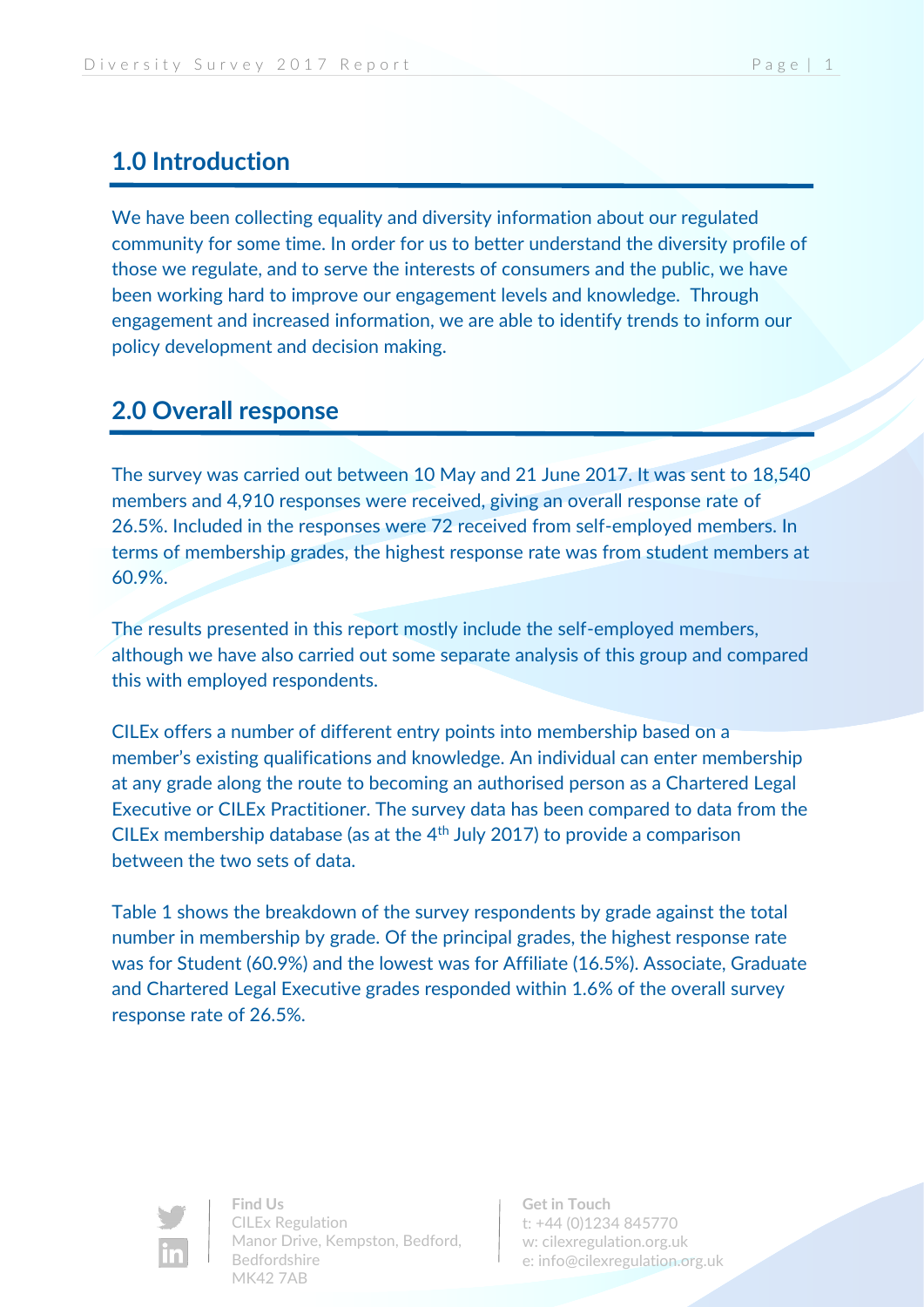| <b>Current grade of</b><br>respondent      | No. survey<br>respondents by<br>grade | No. in<br>membership<br>(04/07/17) | <b>Survey</b><br>compared with<br>membership |
|--------------------------------------------|---------------------------------------|------------------------------------|----------------------------------------------|
| <b>Student</b>                             | 470                                   | 772                                | 60.9%                                        |
| <b>Affiliate</b>                           | 590                                   | 3,565                              | 16.5%                                        |
| <b>Associate</b>                           | 973                                   | 3,778                              | 25.8%                                        |
| <b>Graduate</b>                            | 757                                   | 2,916                              | 26.0%                                        |
| <b>Chartered Legal</b><br><b>Executive</b> | 1,990                                 | 8,001                              | 24.9%                                        |
| <b>Other/PNS/Blank</b>                     | 130                                   | 181                                | 71.8%                                        |
| <b>Total</b>                               | 4,910                                 | 19,213                             | 25.6%                                        |

*Table 1: Survey respondents by grade*

*Note: Chartered Legal Executive' includes 103 non-practising Fellows and 60 retired Fellows. The 'Other' category in membership is made up of 171 in Associate Prosecutor grade, 2 Legal Accountancy members and 8 Legal Accountancy Fellows.*

This report identifies key areas of the survey where analysis suggests the possible need for further research, monitoring or action.

# **3.0 Diversity**

#### **3.1 Age by membership grade**

Table 2 and Graph 1 show the breakdown of age band by principal grade of membership.

| <b>Grade</b>                     | <b>Age band</b> |           |         |  |
|----------------------------------|-----------------|-----------|---------|--|
|                                  | 16-34           | $35 - 54$ | $55+$   |  |
| <b>Student</b>                   | 16.3%           | 5.6%      | 2.5%    |  |
| <b>Affiliate</b>                 | 19.2%           | 8.4%      | 3.7%    |  |
| <b>Associate</b>                 | 23.9%           | 19.1%     | 17.6%   |  |
| <b>Graduate</b>                  | 24.2%           | 11.6%     | $5.1\%$ |  |
| <b>Chartered Legal Executive</b> | 16.3%           | 55.3%     | 71.0%   |  |
| <b>Total</b>                     | 100%            | 100%      | 100%    |  |

*Table 2: Age band by grade of principal grade of membership*



**Find Us** CILEx Regulation Manor Drive, Kempston, Bedford, Bedfordshire MK42 7AB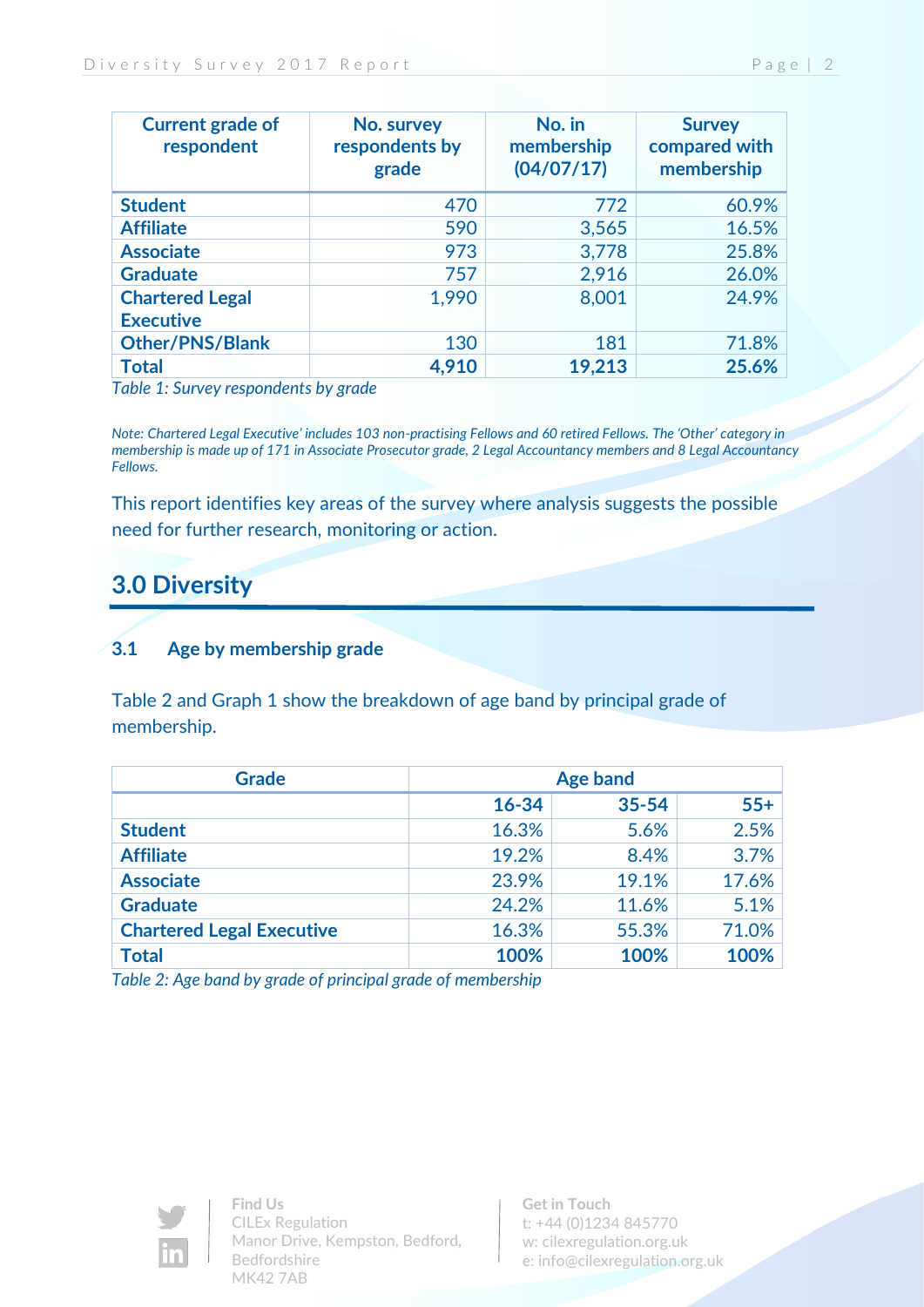

*Graph 1: Age band by principal grade of membership*

The graph shows that the percentage of members aged 35 and over is lower in the Graduate grade compared with the Associate grade or the Chartered Legal Executive grade. This may indicate that some members are actively choosing to remain as Associates or are encountering barriers to progression. We have speculated that reasons for more members in Associate compared with Graduate grades may include:

- the significant step in exam level from Level 3 (A' level equivalent) to Level 6 (final year of Honours degree standard);
- a proportion of members are satisfied with their careers at Associate level and do not want to progress to become a fully qualified lawyer;
- the time required (at least 2 years) to complete the Level 6 exams means that those wishing to progress to Graduate grade are typically spending several years at the Associate grade;
- members may be putting study on hold due to childcare or other family considerations.

**Potential area for further research**: CILEx and CILEx Regulation could investigate members' reasons for either choosing to remain at Associate grade, taking an extended period to progress to Graduate grade (for example, greater than 4 years), and whether any additional support or opportunity can be provided to assist individuals wishing to progress.

#### **3.2 Gender**

Table 3 shows the survey respondents by gender: female 76.8% and male 21.4%. This compares with the full membership (at 4<sup>th</sup> July 2017): female: 74.5%, male: 25.0% and unknown: 0.5%.



**Find Us** CILEx Regulation Manor Drive, Kempston, Bedford, Bedfordshire MK42 7AB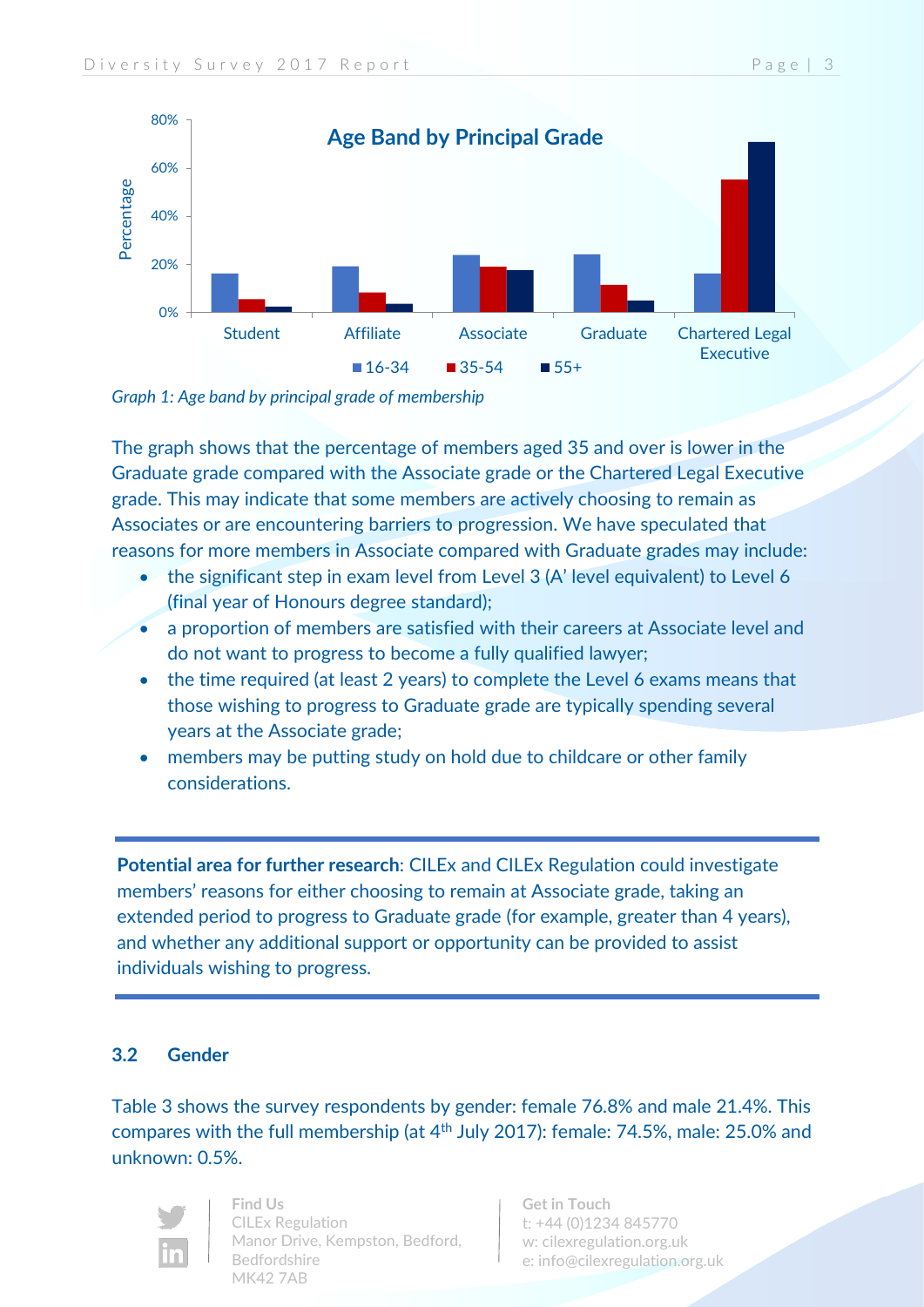| <b>Gender</b> | <b>Number of</b><br>responses | <b>Percentage</b><br>response rate | <b>Membership</b><br><b>figures</b> |
|---------------|-------------------------------|------------------------------------|-------------------------------------|
| <b>Female</b> | 3,770                         | 76.8%                              | 74.5%                               |
| <b>Male</b>   | 1,053                         | 21.4%                              | 25.0%                               |
| <b>Other</b>  | 6                             | 0.1%                               | 0.5%                                |
| <b>PNS</b>    | 25                            | 0.5%                               |                                     |
| <b>Blank</b>  | 56                            | 1.1%                               |                                     |
| <b>Total</b>  | 4,910                         | 100%                               | 100%                                |

*Table 3: Survey respondents by gender*

#### **3.3 Gender by membership grade**

Table 4 shows the ratio of female and male respondents in the principal grades of membership. The ratio of female to male respondents ranges from there being 3.3 females for every male in the Student grade to 4.0 females for every male in the Affiliate grade. The average number of females to males across the grades is 3.7.

| <b>Grade</b>           | <b>Gender</b> |               |     |             |                  |
|------------------------|---------------|---------------|-----|-------------|------------------|
|                        |               | <b>Female</b> |     | <b>Male</b> | <b>Ratio F:M</b> |
| <b>Student</b>         | 353           | 9.9%          | 106 | 10.9%       | 3.3 to 1         |
| <b>Affiliate</b>       | 462           | 12.9%         | 116 | 11.9%       | 4.0 to 1         |
| <b>Associate</b>       | 745           | 20.9%         | 212 | 21.8%       | 3.5 to 1         |
| <b>Graduate</b>        | 582           | 16.3%         | 169 | 17.4%       | 3.4 to 1         |
| <b>Chartered Legal</b> | 1,429         | 40.0%         | 369 | 38.0%       | 3.9 to 1         |
| <b>Executive</b>       |               |               |     |             |                  |
| <b>Total</b>           | 3,571         | 100.0%        | 972 | 100.0%      | 3.7 to 1         |

*Table 4: Ratio of female to male respondents in the principal grades of membership*

Table 4 also shows that, while female respondents outnumber male respondents in each grade, the percentage breakdown of females and males in each grade is very similar. For example, 40% of female respondents are Chartered Legal Executives compared with 38% of male respondents who have attained this grade. The percentage of female and male respondents by principal grade is shown in Graph 2.



**Find Us** CILEx Regulation Manor Drive, Kempston, Bedford, Bedfordshire MK42 7AB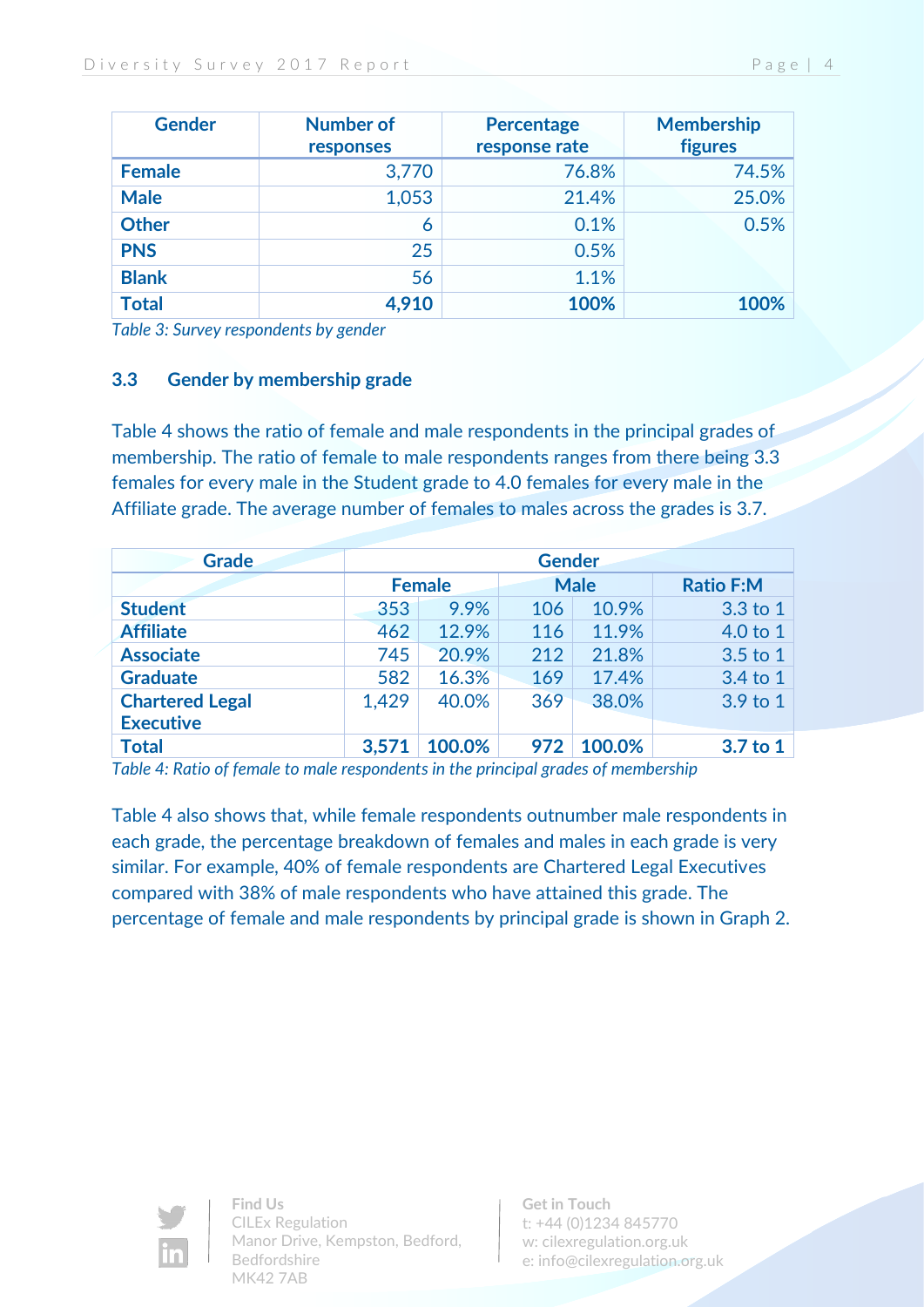

*Graph 2: Percentage of female and male respondents by principal grade of membership*

#### **3.4 Gender by ownership**

Respondents were also asked whether they have a share in the ownership of their organisation. Table 5 shows the gender split between the 265 respondents who stated that they have a share in ownership. The percentage of females who have a share in ownership is 58.1%, however this is lower than the percentage of female survey respondents (76.8%) and the percentage of females in membership (74.5%). Males make up 25.0% of membership and 21.4% of survey respondents, but of the 265 respondents who have a share in ownership, 41.9% are male.

|           | No. Female   % Female   No. Male |       |     | <b>% Male</b> |
|-----------|----------------------------------|-------|-----|---------------|
| Ownership | 154                              | 58.1% | 111 | 41 9%         |

*Table 5: Share in ownership by gender*

**Potential area for development:** We are a new entity regulator. Going forwards, there is an opportunity to ensure that we review and develop ways of encouraging and supporting female members to run their own businesses.



**Find Us** CILEx Regulation Manor Drive, Kempston, Bedford, Bedfordshire MK42 7AB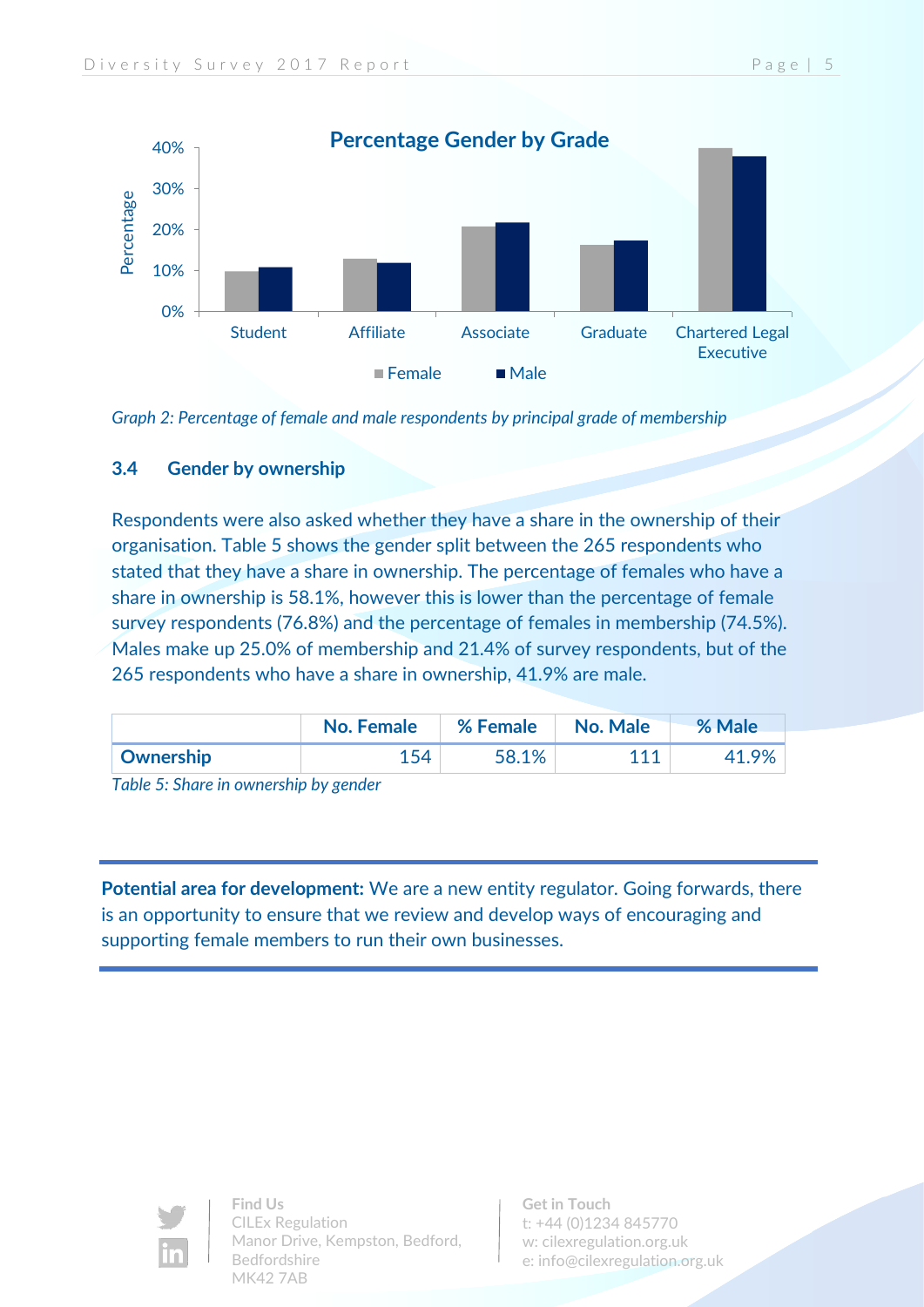#### **3.5 Ethnicity**



Graph 3 shows the breakdown of respondents by ethnicity.

Table 7 shows the ethnicity survey data compared with the England and Wales 2011 Census data provided by the ONS.<sup>1</sup> This table shows that responses for each group were within 1% of the ONS population figure for that group except for Asian respondents who were 1.7% below the ONS population figure.

|                  | Number of.<br>survey<br>respondents | % survey<br>respondents | <b>ONS England and</b><br><b>Wales 2011</b><br><b>Census data</b> | <b>Variation</b><br>between<br>survey and<br><b>ONS</b> data |
|------------------|-------------------------------------|-------------------------|-------------------------------------------------------------------|--------------------------------------------------------------|
| <b>Asian</b>     | 285                                 | 5.8%                    | 7.5%                                                              | $-1.7%$                                                      |
| <b>Black</b>     | 181                                 | 3.7%                    | 3.3%                                                              | 0.4%                                                         |
| <b>Mixed</b>     | 105                                 | 2.1%                    | 2.2%                                                              | $-0.1%$                                                      |
| <b>White</b>     | 4,220                               | 85.9%                   | 86.0%                                                             | $-0.1%$                                                      |
| <b>Other</b>     | 14                                  | 0.3%                    | 1.0%                                                              | $-0.7%$                                                      |
| <b>PNS/Blank</b> | 105                                 | 2.1%                    |                                                                   |                                                              |
| <b>Total</b>     | 4,910                               | 100%                    | 100%                                                              |                                                              |

*Table 7: Ethnicity of survey respondents compared with ONS 2011 Census data*

#### **3.6 Ethnicity by membership grade**

Table 8 shows the breakdown of ethnicity by principal grade of membership. For each ethnic group, there is a drop in percentage between Graduate grade and Chartered Legal Executive grade, for example, whereas Asians make up 9.9% of Graduates, they make up only 4.6% of Chartered Legal Executives. White respondents make up 89.9% of the Chartered Legal Executive grade compared with 79.9% of the Graduate grade.

https://www.ons.gov.uk/peoplepopulationandcommunity/culturalidentity/ethnicity/articles/ethnicitya ndnationalidentityinenglandandwales/2012-12-11



-

*Graph 3: Ethnicity of respondents*

<sup>1</sup> ONS: Ethnicity and National Identity in England and Wales:2011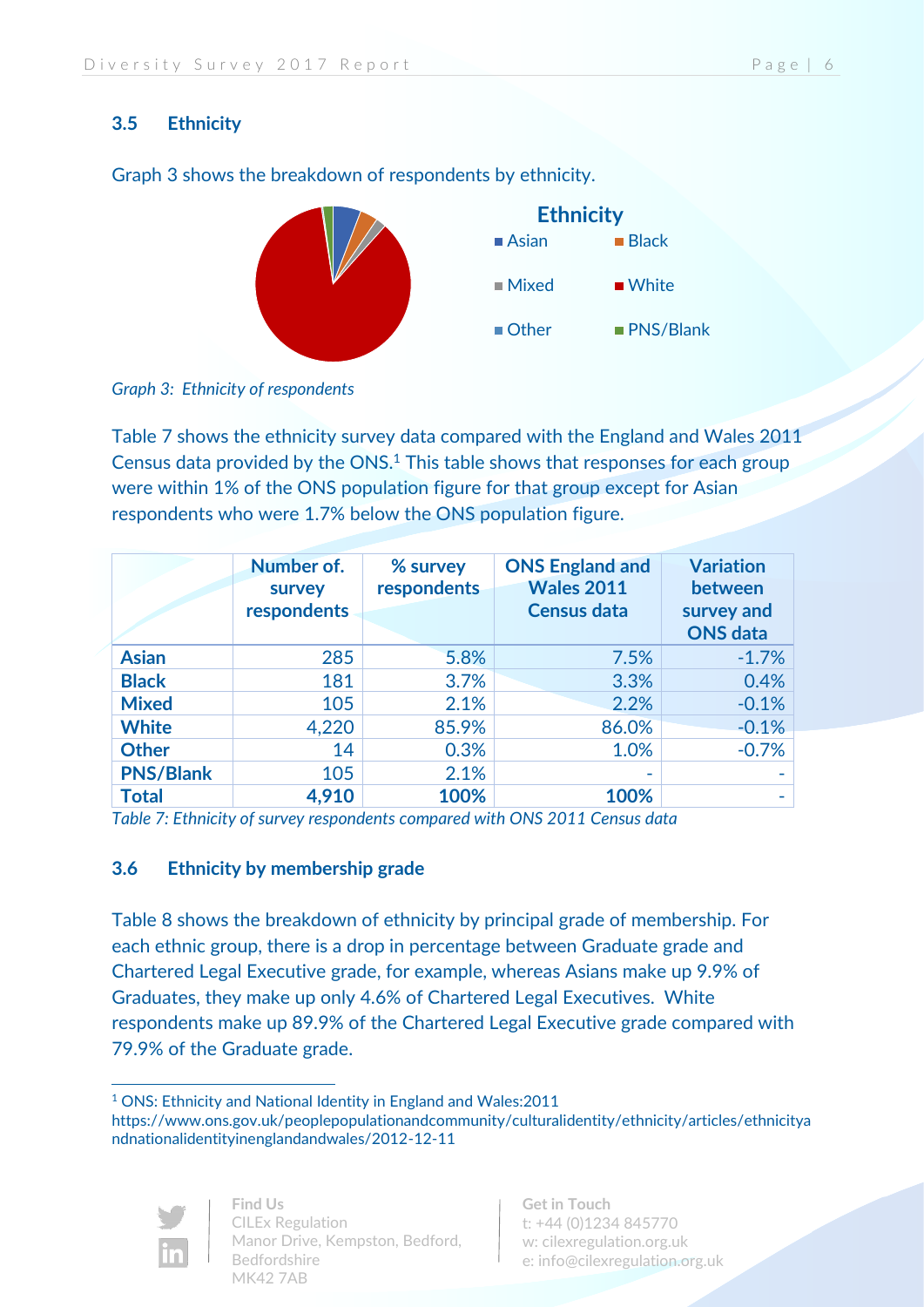| <b>Ethnicity</b> | <b>Student</b> | <b>Affiliate</b> | <b>Associate</b> | <b>Graduate</b> | <b>Chartered</b><br><b>Legal</b><br><b>Executive</b> |
|------------------|----------------|------------------|------------------|-----------------|------------------------------------------------------|
| <b>Asian</b>     | 6.6%           | 5.8%             | 5.5%             | 9.2%            | 4.6%                                                 |
| <b>Black</b>     | 3.4%           | 4.1%             | 4.9%             | 5.7%            | 2.2%                                                 |
| <b>Mixed</b>     | 4.5%           | 1.0%             | 2.7%             | 3.2%            | 1.3%                                                 |
| <b>White</b>     | 82.8%          | 86.6%            | 84.1%            | 79.9%           | 89.9%                                                |
| <b>Other</b>     | 0.2%           | 0.5%             | 0.4%             | 0.4%            | 0.1%                                                 |
| <b>PNS/Blank</b> | 2.6%           | 2.0%             | 2.4%             | 1.6%            | 1.9%                                                 |
| <b>Total</b>     | 100%           | 100%             | 100%             | 100%            | 100%                                                 |

*Table 8: Ethnicity by principal grade of membership*

**Potential area for further research:** CILEx Regulation could investigate barriers to progression from Graduate grade to Chartered Legal Executive grade for BAME members.

#### **3.7 Ethnicity by role in organisation**

Table 9 shows the ethnicity breakdown of a selection of roles within respondents' organisations. White respondents make up 94.8% of Chartered Legal Executives (partners or equivalent), compared with 85.9% of white survey respondents. Only 0.8% of black respondents are Chartered Legal Executives (partners or equivalent) compared with 3.7% of survey respondents who are black and 4.0% who are paralegals.

| <b>Role</b>                                                             | %<br><b>Asian</b> | %<br><b>Black</b> | %<br><b>Mixed</b> | %<br><b>White</b> | %<br><b>Other</b> | <b>Total</b> |
|-------------------------------------------------------------------------|-------------------|-------------------|-------------------|-------------------|-------------------|--------------|
| <b>Chartered Legal Executive</b><br>(Fellow) - partner or<br>equivalent | 3.2%              | 0.8%              | 1.2%              | 94.8%             | 0.0%              | 100%         |
| <b>Chartered Legal Executive</b><br>(Fellow) - other                    | 4.2%              | 2.4%              | 1.5%              | 91.8%             | 0.1%              | 100%         |
| <b>Member of CILEx (non-</b><br>Fellow) - partner or<br>equivalent      | 0.0%              | 7.7%              | 0.0%              | 92.3%             | 0.0%              | 100%         |
| <b>Member of CILEx (non-</b><br>Fellow) - other                         | 2.7%              | 3.9%              | 2.3%              | 91.0%             | 0.0%              | 100%         |
| <b>Paralegal</b>                                                        | 7.9%              | 4.0%              | 2.9%              | 84.6%             | 0.5%              | 100%         |

*Table 9: Ethnicity by role in organisation*



**Find Us** CILEx Regulation Manor Drive, Kempston, Bedford, Bedfordshire MK42 7AB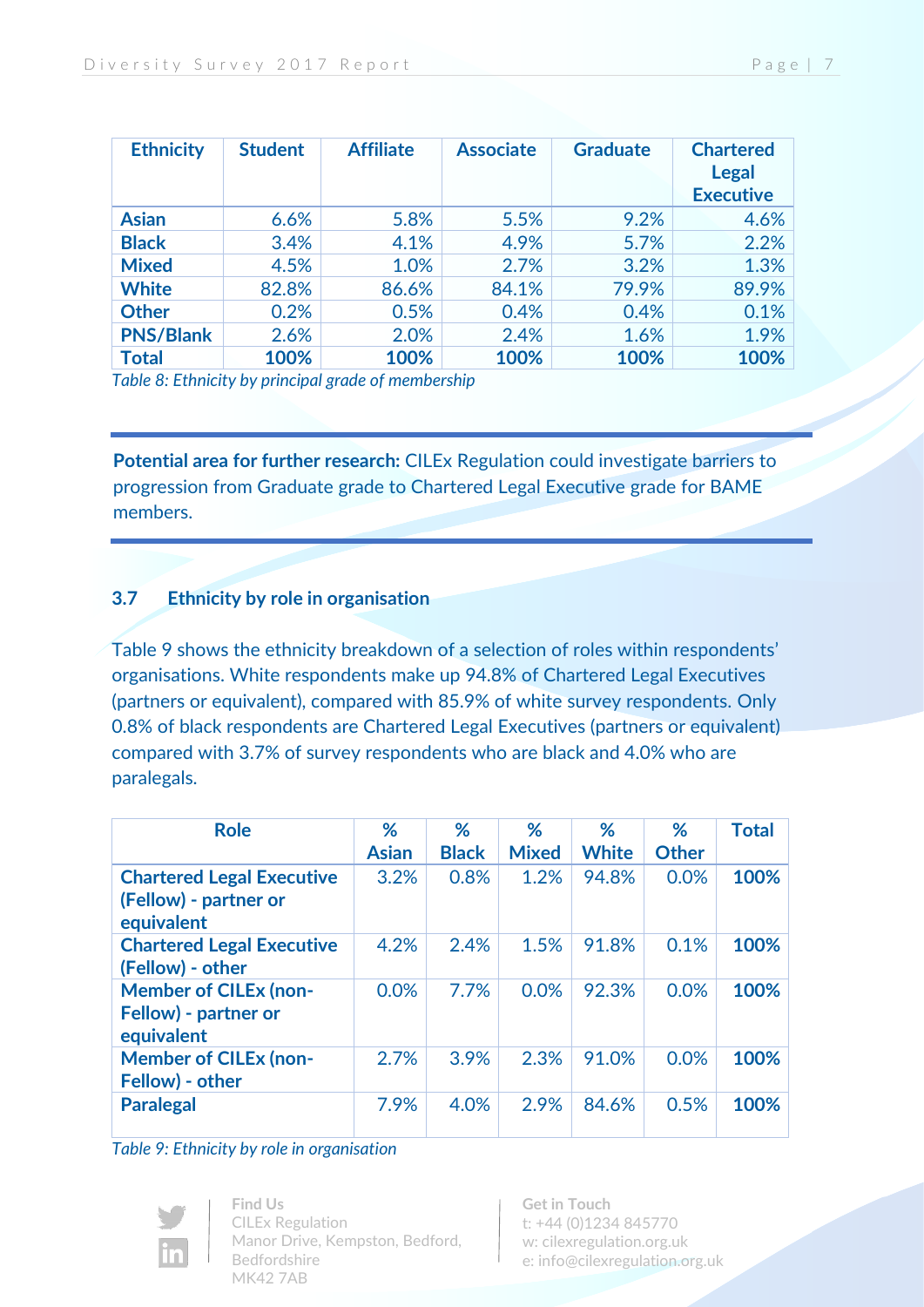#### **3.8 Sexuality**



Graph 4 show the breakdown of respondents by sexuality.

*Graph 4: Sexuality of survey respondents*

Table 11 further shows the survey results compared with 2016 population figures from the ONS website.<sup>2</sup>

| <b>Sexuality</b>    | No. survey  | % survey    | <b>2016 ONS</b>        |
|---------------------|-------------|-------------|------------------------|
|                     | respondents | respondents | <b>Population Data</b> |
| <b>Heterosexual</b> | 4,509       | 91.8%       | 93.4%                  |
| <b>Gay Man</b>      | 87          | 1.8%        | 2.0%                   |
| <b>Lesbian</b>      | 42          | 0.9%        |                        |
| <b>Bisexual</b>     | 89          | 1.8%        |                        |
| <b>Other</b>        | 12          | 0.2%        | 0.5%                   |
| <b>PNS/Blank</b>    | 171         | 3.5%        | 4.1%                   |
| <b>Total</b>        | 4,910       | 100%        | 100%                   |

*Table 10: Sexuality of survey respondents compared with 2016 ONS population data*

The data is suggestive that CILEx membership may have a higher proportion of gay, lesbian and bisexual members than the general population.

#### **3.9 Disability by membership grade**

A total of 345 respondents (7% of all respondents) stated that they had a disability (as defined by the Equality Act 2010). Table 11 shows the breakdown of these 345 respondents by grade compared with 4,443 respondents who stated that they did not have a disability.

<sup>2</sup> ONS: Sexual Identity, UK:2016

https://www.ons.gov.uk/peoplepopulationandcommunity/culturalidentity/sexuality/bulletins/sexualid entityuk/2016



-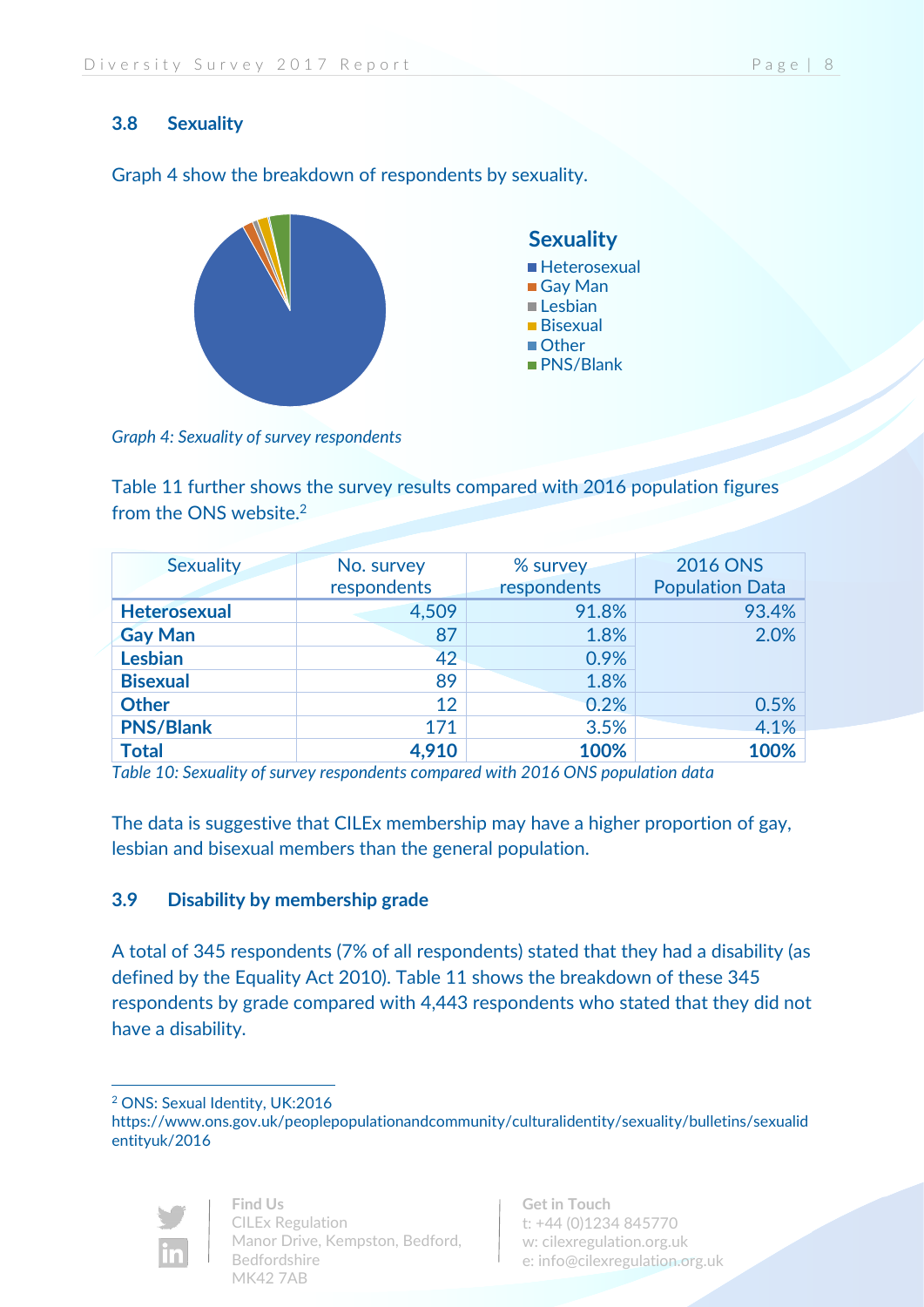| <b>Grade</b>                     | <b>Disability</b> |       | <b>No Disability</b> |       |
|----------------------------------|-------------------|-------|----------------------|-------|
| <b>Student</b>                   | 45                | 13.0% | 414                  | 9.3%  |
| <b>Affiliate</b>                 | 43                | 12.5% | 534                  | 12.0% |
| <b>Associate</b>                 | 78                | 22.6% | 871                  | 19.6% |
| <b>Graduate</b>                  | 56                | 16.2% | 689                  | 15.5% |
| <b>Chartered Legal Executive</b> | 90                | 26.1% | 1,691                | 38.1% |
| <b>Non-practising Fellow</b>     | 8                 | 2.3%  | 91                   | 2.0%  |
| <b>Retired Fellow</b>            | 9                 | 2.6%  | 48                   | 1.1%  |
| <b>Other/PNS/Blank</b>           | 16                | 4.6%  | 105                  | 2.4%  |
| <b>Total</b>                     | 345               | 100%  | 4,443                | 100%  |

*Table 11: Disability by membership grade*



*Graph 5: Disability at Chartered Legal Executive grade*

Although 345 is a relatively small sub-sample, the figures suggest that there may be less progression through the grades for those with a disability compared with respondents without a disability.

#### **3.10 Disability by age**



Graph 6 shows the percentage of respondents with a disability compared to those who stated that they don't have a disability by age.

While the percentage with a disability is higher in the age groups 45 and over, it is also slightly higher in the 16-24 age group.

#### *Graph 6: Disability by age*

**Find Us** CILEx Regulation Manor Drive, Kempston, Bedford, Bedfordshire MK42 7AB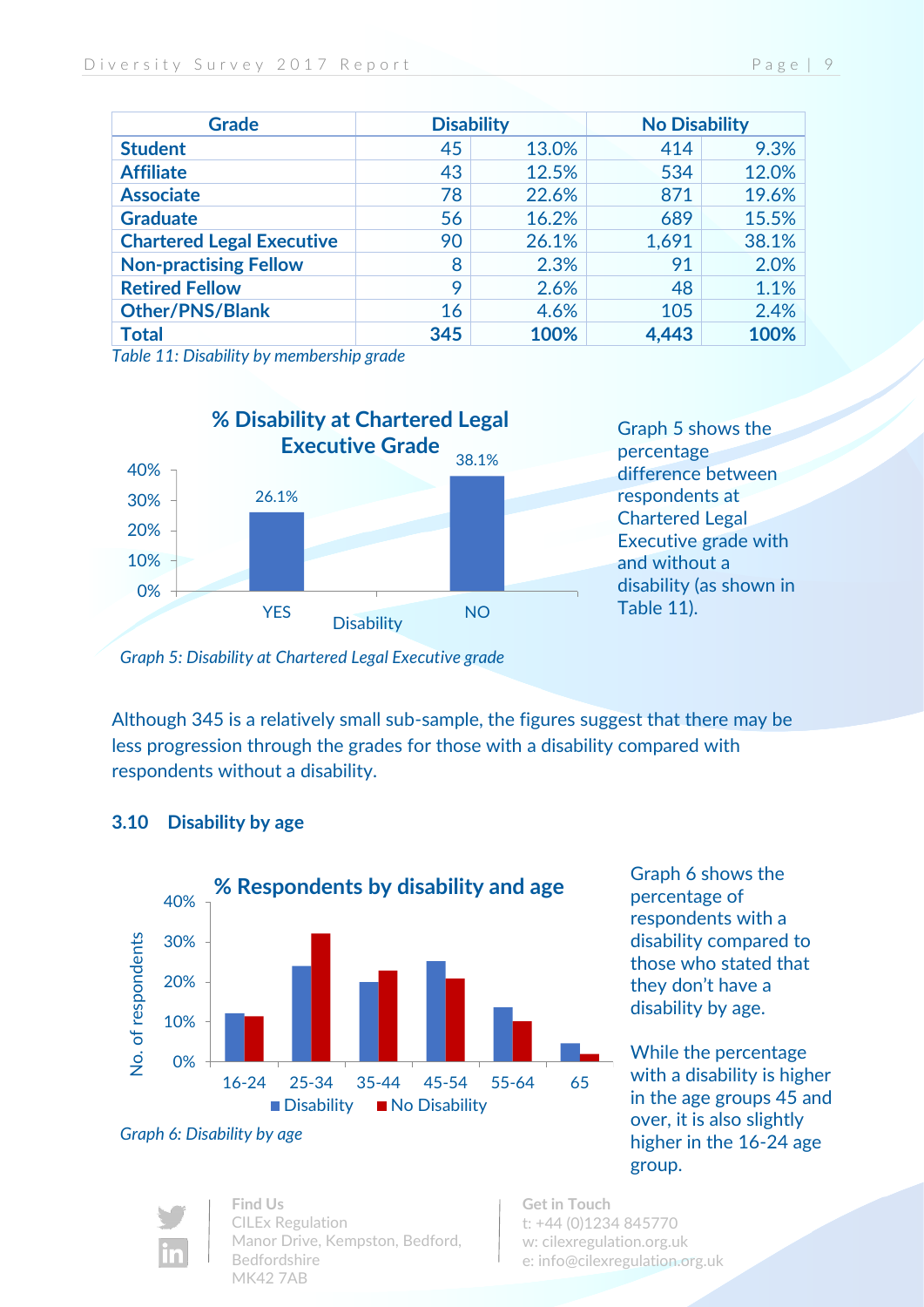**Area for further research**: CILEx and CILEx Regulation could undertake research into disability in the 16-24 age group and ensure that this group's needs are being met if they differ from other age groups.

### **4.0 Social Mobility**

The survey included a range of questions to look at the issue of social mobility.

#### **4.1 Education**

The survey asked what kind of school respondents had mainly attended between the ages of 11 to 18.

| <b>Type of School</b>                                                     | ℅     |
|---------------------------------------------------------------------------|-------|
| State - non-selective                                                     | 67.3% |
| State - selective                                                         | 15.1% |
| Fee-paying                                                                | 6.4%  |
| School outside UK                                                         | 6.4%  |
| <b>PNS / Blank</b>                                                        | 4.8%  |
| <b>Total</b>                                                              | 100%  |
| $T_{\rm eff}$ and $\sim 4.0$ and $\sim 1.0$ and $\sim 1.0$ and $\sim 1.0$ |       |

Table 12 shows that two thirds (67.3%) mainly attended a non-selective state school. The number of respondents who had mainly attended a fee-paying school was equal with the number educated overseas at 6.4%. The number of school children educated in the UK overall in feepaying schools is about 7%, although this rises to about 18% for pupils aged 16+ (*Independent Schools' Council website*).

*Table 12: Main type of school*

The figures were further analysed to see what percentage of respondents from each type of school are now Chartered Legal Executives:

- Non-selective state school: 38.7%
- Selective state school: 41.4%
- Fee-paying school: 36.9%
- Educated outside the UK: 19.6%

#### **4.2 Income support and free school meals**

The survey asked respondents whether their household receive income support and or free school meals at any point during their school years.



**Find Us** CILEx Regulation Manor Drive, Kempston, Bedford, Bedfordshire MK42 7AB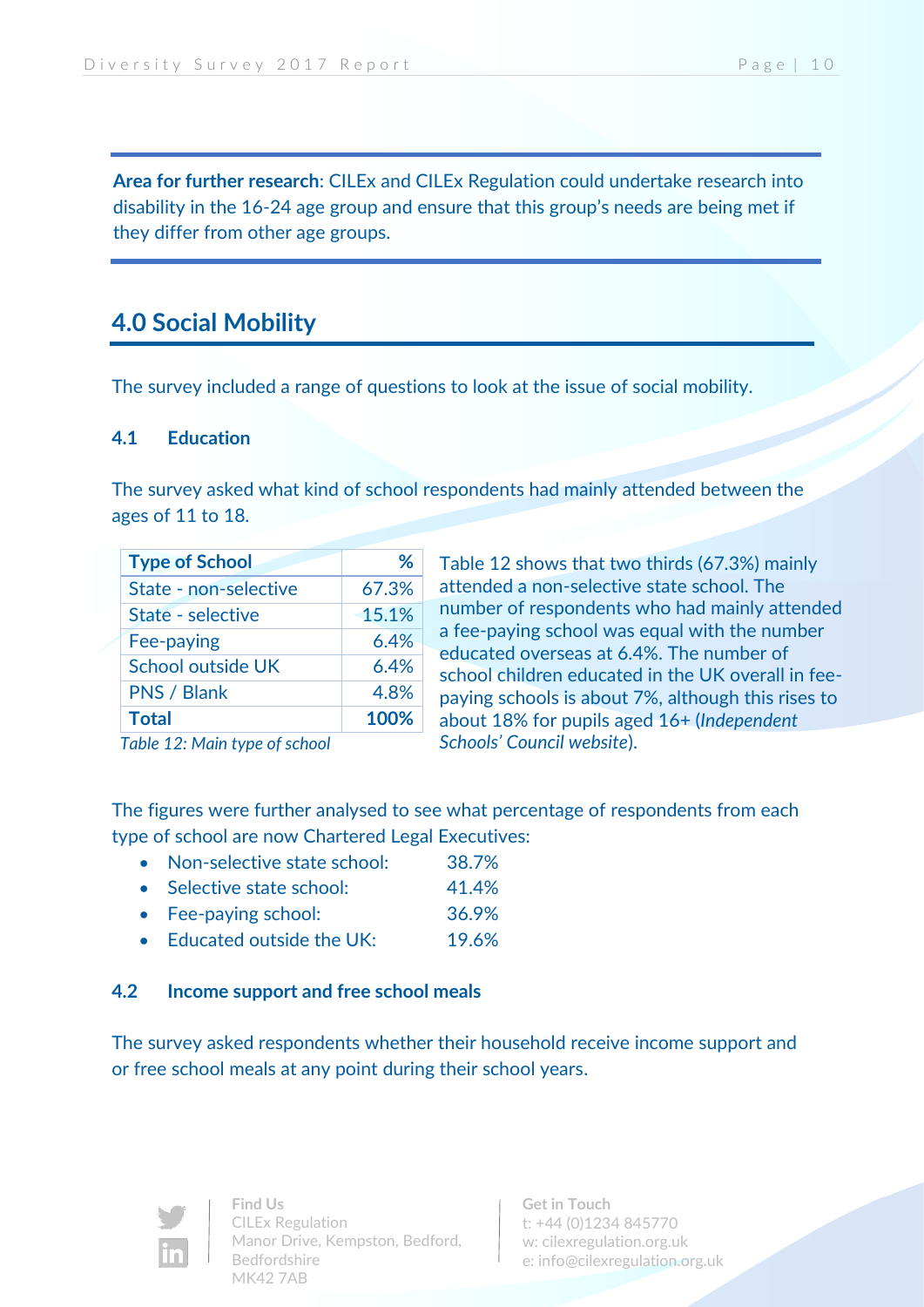| <b>Response</b>                                | <b>Income</b><br><b>Support</b> | <b>Free</b><br><b>School</b><br><b>Meals</b> |
|------------------------------------------------|---------------------------------|----------------------------------------------|
| <b>Yes</b>                                     | 16.3%                           | 18.1%                                        |
| <b>No</b>                                      | 68.7%                           | 70.7%                                        |
| I Don't Know                                   | 10.0%                           | 6.7%                                         |
| <b>PNS / Blank</b>                             | 5.0%                            | 4.5%                                         |
| <b>Total</b>                                   | 100%                            | 100%                                         |
| Table 13: Income support and free school meals |                                 |                                              |

Table 13 and Graphs 7-8 show that 16.3% of households received income support and 18.1 % received free school meals.

It should be noted that a significant proportion (10% and 6.7%) responded that they didn't know whether their household had been in receipt of these benefits.



*Graph 7: Income support*

*Graph 8: Free school meals*

Some comparison can be made between the percentage of survey respondents who received free school meals and Department for Education figures for free school meals eligibility and uptake

| $12009:16.2\%$                                      | $^{\circ}$ 2010: 17.4% | $2011:18.0\%$     | 2012:182%                 |
|-----------------------------------------------------|------------------------|-------------------|---------------------------|
| $\frac{12013:18.3\%}{ }$                            | 2014:17.4%             | $\pm$ 2015: 16.2% | $\frac{1}{2}$ 2016: 15.1% |
| エコレスス ロッシュアー・ヘリー ロー・リー・リー・リー・リー・リー・リー ハイス ハード・ロー・パー |                        |                   |                           |

*Table 14: Extract from Schools, pupils and their characteristics: Jan 2016, Dept. for Education*

Although the survey does not record the period of time over which each respondent received free school meals, the survey figure of 18.1% who were in receipt of this benefit at some point seems to reflect the national percentages for 2009-2016.



**Find Us** CILEx Regulation Manor Drive, Kempston, Bedford, Bedfordshire MK42 7AB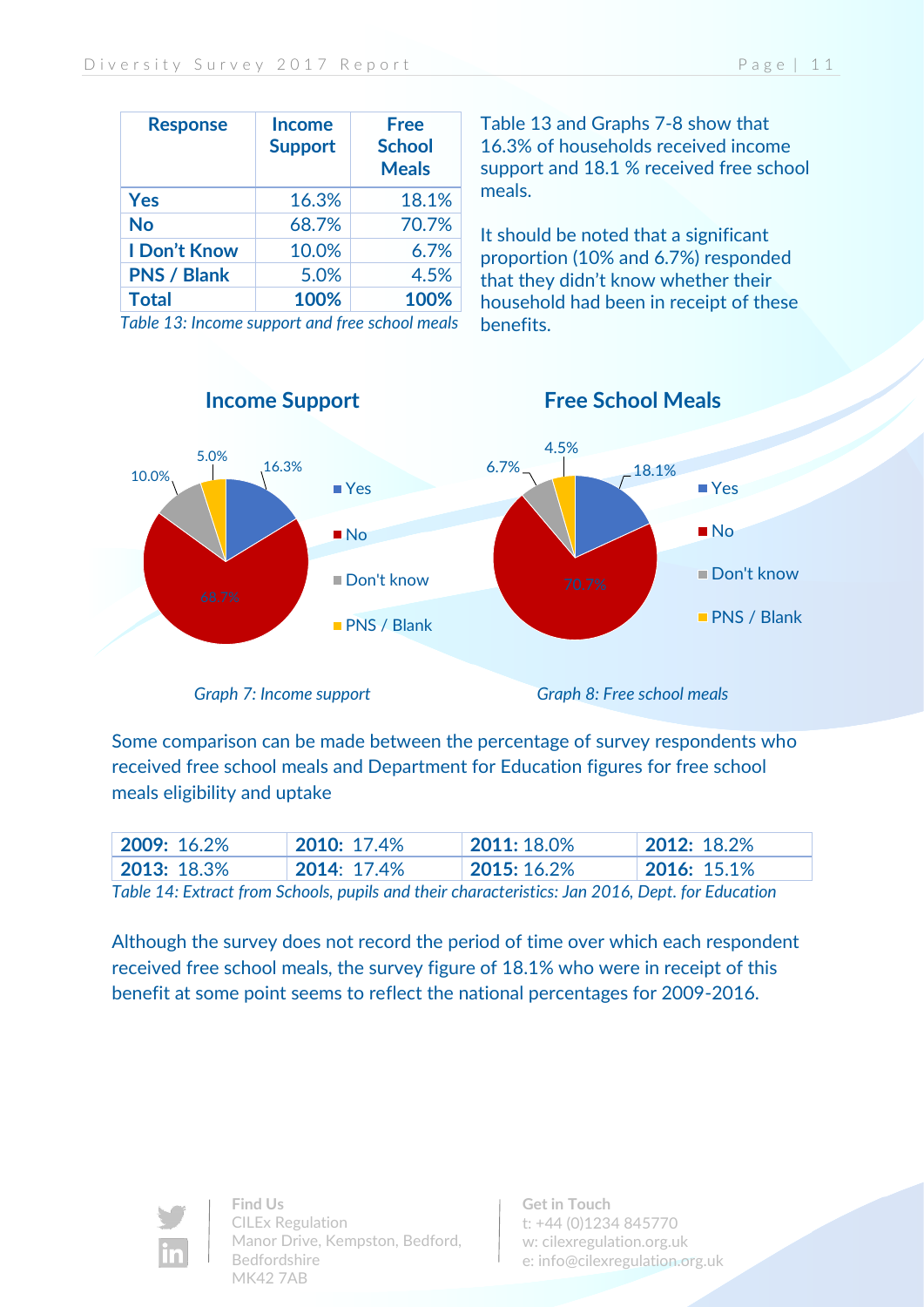| <b>Ethnicity</b> | Free<br>school<br>meals | <b>No free</b><br>school<br>meals | <b>Ethnicity</b><br>rate -<br><b>Survey</b> |
|------------------|-------------------------|-----------------------------------|---------------------------------------------|
| <b>Asian</b>     | 7.7%                    | 5.0%                              | 5.8%                                        |
| <b>Black</b>     | 4.5%                    | 3.2%                              | 3.7%                                        |
| <b>Mixed</b>     | 4.0%                    | 1.8%                              | 2.1%                                        |
| <b>White</b>     | 82.2%                   | 89.0%                             | 85.9%                                       |
| <b>Other</b>     | 1.0%                    | 0.3%                              | 0.3%                                        |
| <b>PNS/Blank</b> | 0.6%                    | 0.7%                              | 2.2%                                        |
| <b>Total</b>     | 100%                    | 100%                              | 100%                                        |

**4.3 Ethnicity and free school meals**

Table 15 shows the responses for those who did receive free school meals and for those who know that they did not receive free school meals broken down by ethnicity.

For comparative purposes, the overall percentages for ethnicity of the survey respondents are included.

*Table 15: Free school meals by ethnicity*

White respondents are less likely to have received free school meals (82.2%) compared with the overall survey rate (85.9%). Respondents who are Asian, black, mixed or other ethnicity are slightly more likely to have received free school meals compared with the corresponding overall survey rate.

#### **4.4 Share in Ownership and free school meals**

| <b>Ownership</b>       | ℅     |
|------------------------|-------|
| Yes                    | 14.9% |
| No                     | 74.0% |
| <b>Don't Know/ PNS</b> | 11.1% |
| Total                  | 100%  |

*Table 16: Free school meals by share in ownership* 

Table 16 shows the breakdown of the 269 respondents who have a share in ownership of their organisation based on whether they received free school meals.

Almost three in four respondents (74%) know that they did not receive free school meals compared with 14.9% who know that they did. The overall survey rate for free school meals is 18.1%.

#### **4.5 Caring responsibilities and primary carer for children**

The survey asked whether respondents look after, or give any help or support to family members, friends, neighbours or others because of either:

- Long-term physical or mental ill-health / disability?
- Problems related to old age?

| <b>Hours per week</b> | ℅     |
|-----------------------|-------|
| $1 - 19$              | 14.1% |
| $20 - 49$             | 1.0%  |
| $50+$                 | 1.0%  |

*Table 17: Caring responsibilities*



**Find Us** CILEx Regulation Manor Drive, Kempston, Bedford, Bedfordshire MK42 7AB

Table 17 shows that 1.0% (51 respondents) are providing caring responsibilities for between 20 and 49 hours per week and 1.0% (51 respondents) are providing caring responsibilities for more than 50 hours per week.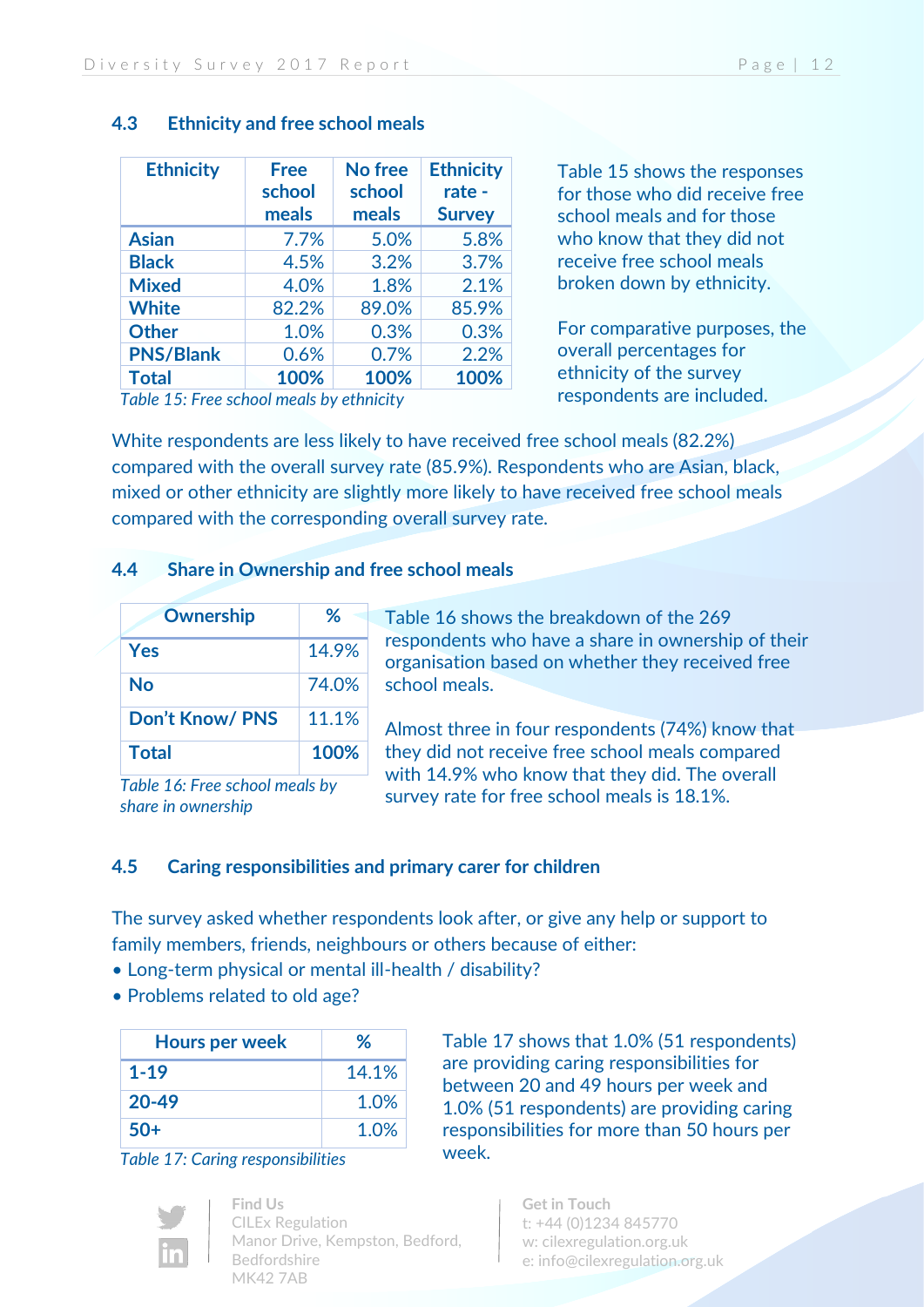In terms of child care responsibilities, 27.6% (1,353) respondents stated that they are a primary carer for a child or children under the age of 18. Of this group:

- 44.6% are Chartered Legal Executives
- 82.9% are female (compared with a survey rate of 76.8%)
- 16.6% are male (compared with a survey rate of 21.4%)
- 1.5% also have caring responsibilities of 20-49 hours per week
- 1.9% also have caring responsibilities of 50+ hours per week

Of the 604 (44.6%) respondents who are Chartered Legal Executives and a primary carer for a child or children:

- 84.1% are female
- 15.9% are male

# **5.0 Employed and Self-Employed**

#### **5.1 Response rate**

The total number of 4,910 survey responses included 72 from self-employed members. The remainder of this report compares this group with the remaining 4,838 respondents in the full survey. Table 18 shows the gender breakdown of the two groups. While the sample size for self-employed respondents is small, male respondents form a much higher percentage in this group than they do for overall membership.

| <b>Gender</b>    | <b>Employed (Survey)</b> | <b>Self-Employed (Survey)</b> | <b>Membership</b> |
|------------------|--------------------------|-------------------------------|-------------------|
| <b>Male</b>      | 21.1%                    | 44.4%                         | 25.0%             |
| <b>Female</b>    | 77.1%                    | 55.6%                         | 74.5%             |
| <b>Other</b>     | 0.1%                     | 0.0%                          | 0.5%              |
| <b>PNS/Blank</b> | 1.7%                     | 0.0%                          |                   |
| <b>Total</b>     | 100%                     | 100%                          | 100%              |

*Table 18: Employed and self-employed comparison by gender*

#### **5.2 Self-employed by membership grade**

Table 19 shows the grade comparison between employed and self-employed respondents. The majority of the self-employed (63.9%) are Chartered Legal Executives compared with the employed (36.8%).



**Find Us** CILEx Regulation Manor Drive, Kempston, Bedford, Bedfordshire MK42 7AB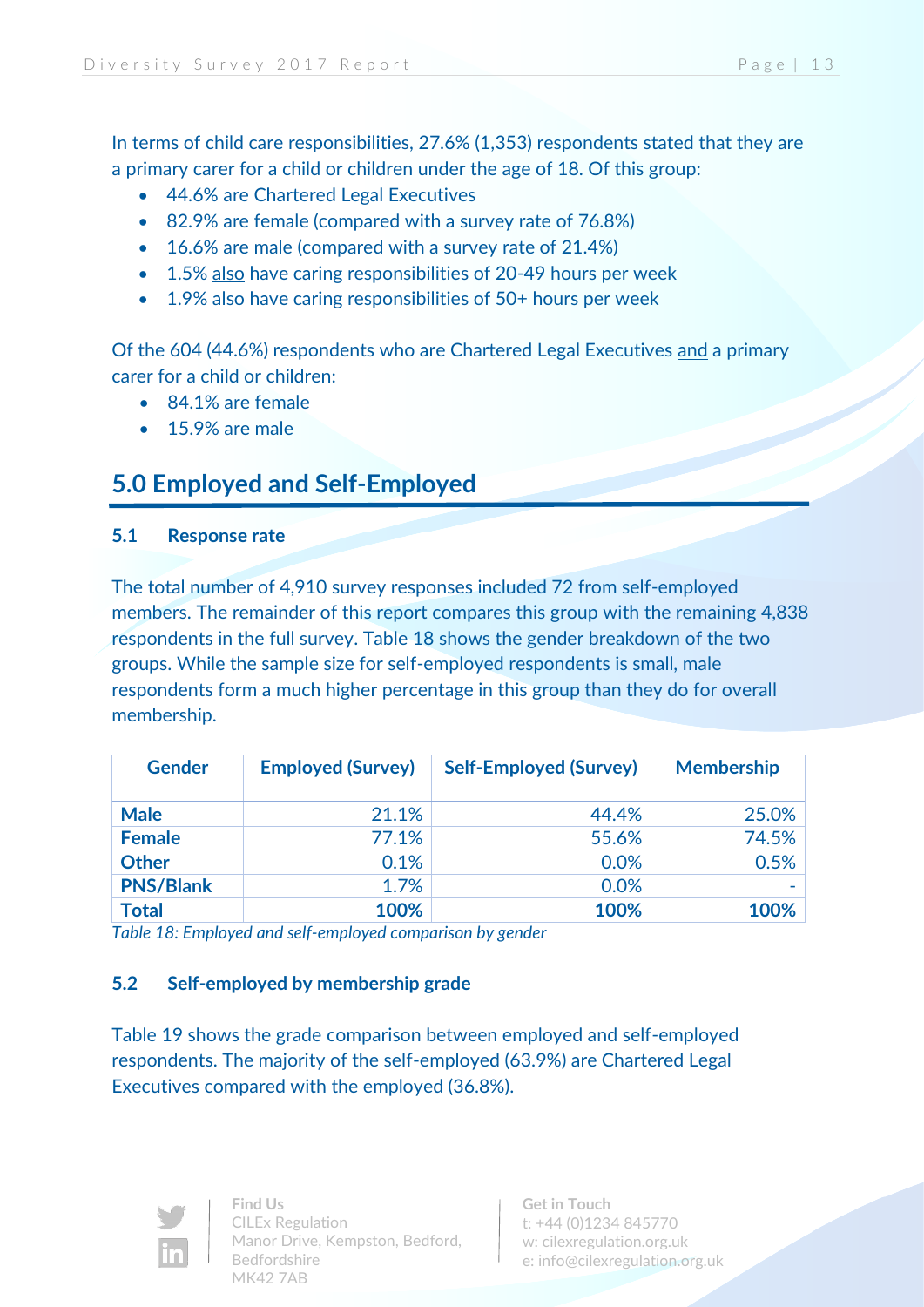| <b>Grade</b>                     | <b>Employed</b> | <b>Self-Employed</b> |
|----------------------------------|-----------------|----------------------|
| <b>Student</b>                   | 9.7%            | 0.0%                 |
| <b>Affiliate</b>                 | 12.1%           | 5.6%                 |
| <b>Associate</b>                 | 20.0%           | 8.3%                 |
| <b>CILEx Practitioner</b>        | 0.4%            | 0.0%                 |
| <b>Graduate</b>                  | 15.5%           | 11.1%                |
| <b>Chartered Legal Executive</b> | 36.8%           | 63.9%                |
| <b>Non-Practising Fellow</b>     | 2.1%            | 2.8%                 |
| <b>Retired Fellow</b>            | 1.2%            | 0.0%                 |
| <b>Other</b>                     | 0.8%            | 0.0%                 |
| <b>PNS/Blank</b>                 | 1.4%            | 8.3%                 |
| <b>Total</b>                     | 100%            | 100%                 |

*Table 19: Employed/self-employed by grade*



#### **5.3 Self-employed and length of membership**

A comparison between employed and self-employed for the length of membership, as shown in Graphs 9-10, also indicates self-employed respondents tend to have been longer in membership than employed respondents. Whereas 44.9% of the employed respondents have been CILEx members for over 6 years, 72.2% of self-employed respondents have been in membership for more than 6 years.

Self-employed respondents also tended to be older, with 72.2% aged 45 or over compared with 32.8% of employed respondents.



**Find Us** CILEx Regulation Manor Drive, Kempston, Bedford, Bedfordshire MK42 7AB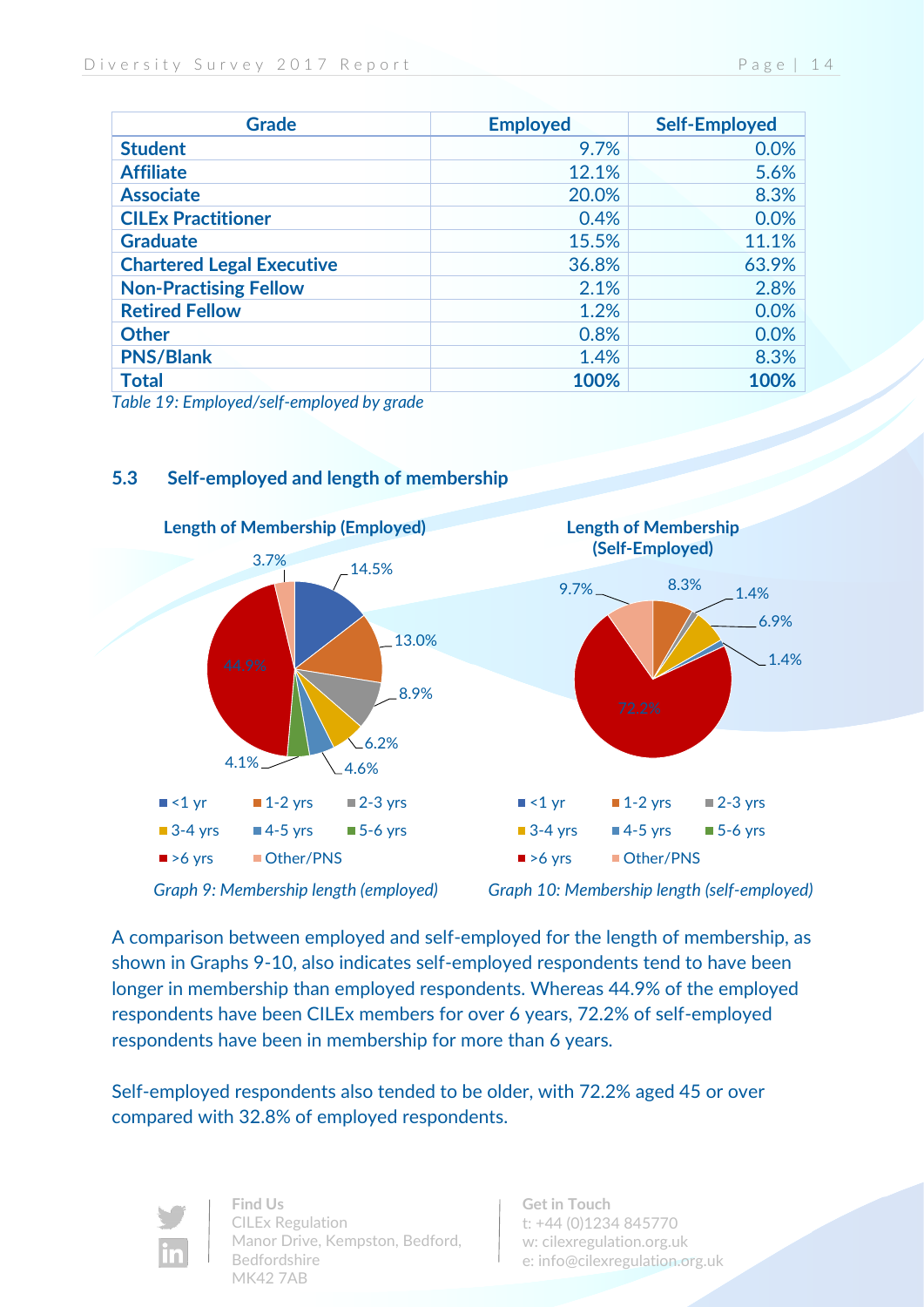#### **5.4 Self-employed and ethnicity**

Table 20 shows the breakdown by ethnicity of the employed and self-employed respondents. The percentage who are Asian or black is slightly higher for the selfemployed respondents than for the respondents who are employed.

| <b>Ethnicity</b>           | <b>Employed</b> | Self-employed | <b>Difference</b> |
|----------------------------|-----------------|---------------|-------------------|
| <b>Asian</b>               | 5.8%            | 6.9%          | 1.1%              |
| <b>Black/Black British</b> | 3.7%            | 4.2%          | 0.5%              |
| Mixed/multiple ethnic      | 2.1%            | 1.4%          | $-0.7%$           |
| <b>White</b>               | 86.0%           | 84.7%         | $-1.3%$           |
| <b>PNS/Blank</b>           | 2.4%            | 2.8%          | 0.4%              |
| <b>Total</b>               | 100%            | 100%          | 100%              |

*Table 20: Employed/self-employed by ethnicity*

#### **5.5 Self-employed and ownership**

Ownership is also an area of difference, with 58.3% of the self-employed having a share in ownership compared with just 4.7% of employed, as shown in Table 21.

| Ownership        | <b>Employed</b> | <b>Self-Employed</b> |
|------------------|-----------------|----------------------|
| <b>Yes</b>       | 4.7%            | 58.3%                |
| No               | 90.4%           | 38.9%                |
| <b>PNS/Blank</b> | 4.9%            | 2.8%                 |
| <b>Total</b>     | 100%            | 100%                 |

*Table 21: Employed/self-employed by ownership*

# **6.0 Priority for 2018**

The survey has highlighted a number of areas where CILEx and CILEx Regulation can undertake further work to better understand practical limitations and thereby improve opportunities for progression within the membership.

Our priority for the 2018/19 business plan will be to identify any barriers to progression from the Graduate grade to Chartered Legal Executive (Fellow) grade for BAME members. We will report on the results of this piece of work in 2019.



**Find Us** CILEx Regulation Manor Drive, Kempston, Bedford, Bedfordshire MK42 7AB